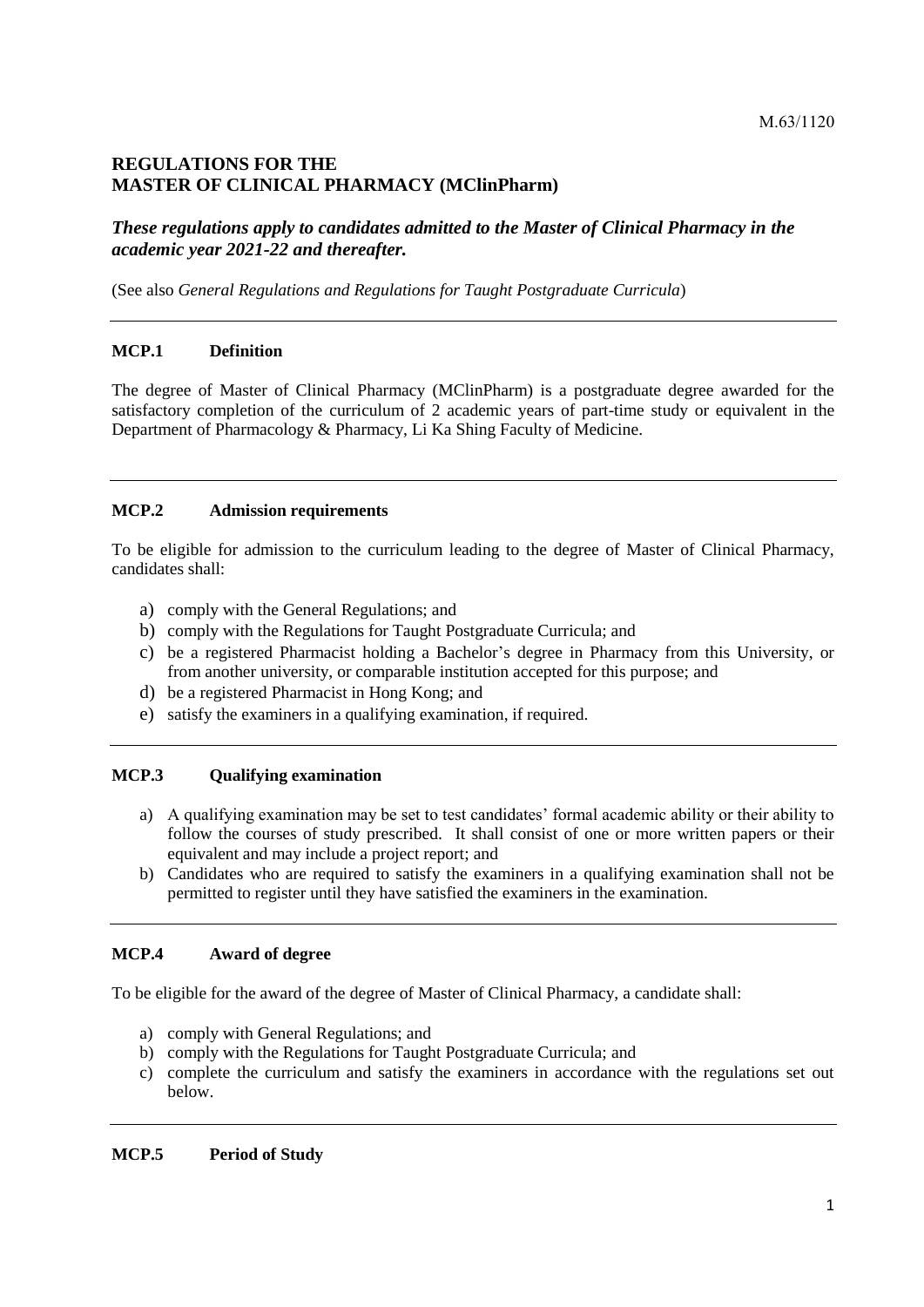The curriculum shall normally extend over two academic years of part-time study. Candidates shall not be permitted to extend their studies beyond the maximum period of registration of three years of parttime study, unless otherwise permitted or required by the Board of the Faculty.

## **MCP.6 Completion of curriculum**

To complete the curriculum, candidates shall:

- a) satisfy the requirements prescribed in TPG 6 of the Regulations for Taught Postgraduate Curricula;
- b) take not less than 69 credits in the manner specified in these regulations and the syllabuses, and follow the instructions in the syllabus prescribed for the courses and complete satisfactorily all required written, practical or clinical work;
- c) satisfy the examiners in the courses by continuous assessments and/or written examinations and/or objective structured clinical pharmacy examination (OSCPE); and
- d) complete and present a satisfactory practice-based research project on an approved topic. The examiners may also prescribe an oral examination.

Candidates who fail to fulfil the requirements within the prescribed maximum period of registration shall be recommended for discontinuation under the provision of General Regulation G12, except that candidates who are unable because of illness or circumstances beyond their control to complete the requirements within the prescribed maximum period of registration, may apply for permission to extend their period of studies.

## **MCP.7 Assessments**

- a) A candidate who:
	- i) fails to satisfy the examiners in continuous assessments of a course may be permitted to retake the prescribed assessment(s); or
	- ii) fails to satisfy the examiners in the written examinations/objective structured clinical pharmacy examination (OSCPE) of a course may be permitted to re-sit the examination(s) with or without repeating the course; or
	- iii) fails to satisfy the examiners in the examination of the practice-based research project, but has satisfactorily completed the prescribed work, may be permitted to re-submit the practicebased research project within a specific period of time.
- b) A candidate who:
	- i) is not permitted to retake the prescribed assessment(s) or repeat a course which he/she has failed, or present himself/herself for re-examination(s), or re-submit a revised practice-based research project; or
	- ii) fails to satisfy the examiners in written examinations at the third attempt;

may be required to discontinue his/her studies.

#### **MCP.8 Publication based on work approved**

Any publication based on work approved for a higher degree should contain a reference to the effect that the work was submitted to The University of Hong Kong for the award of the degree.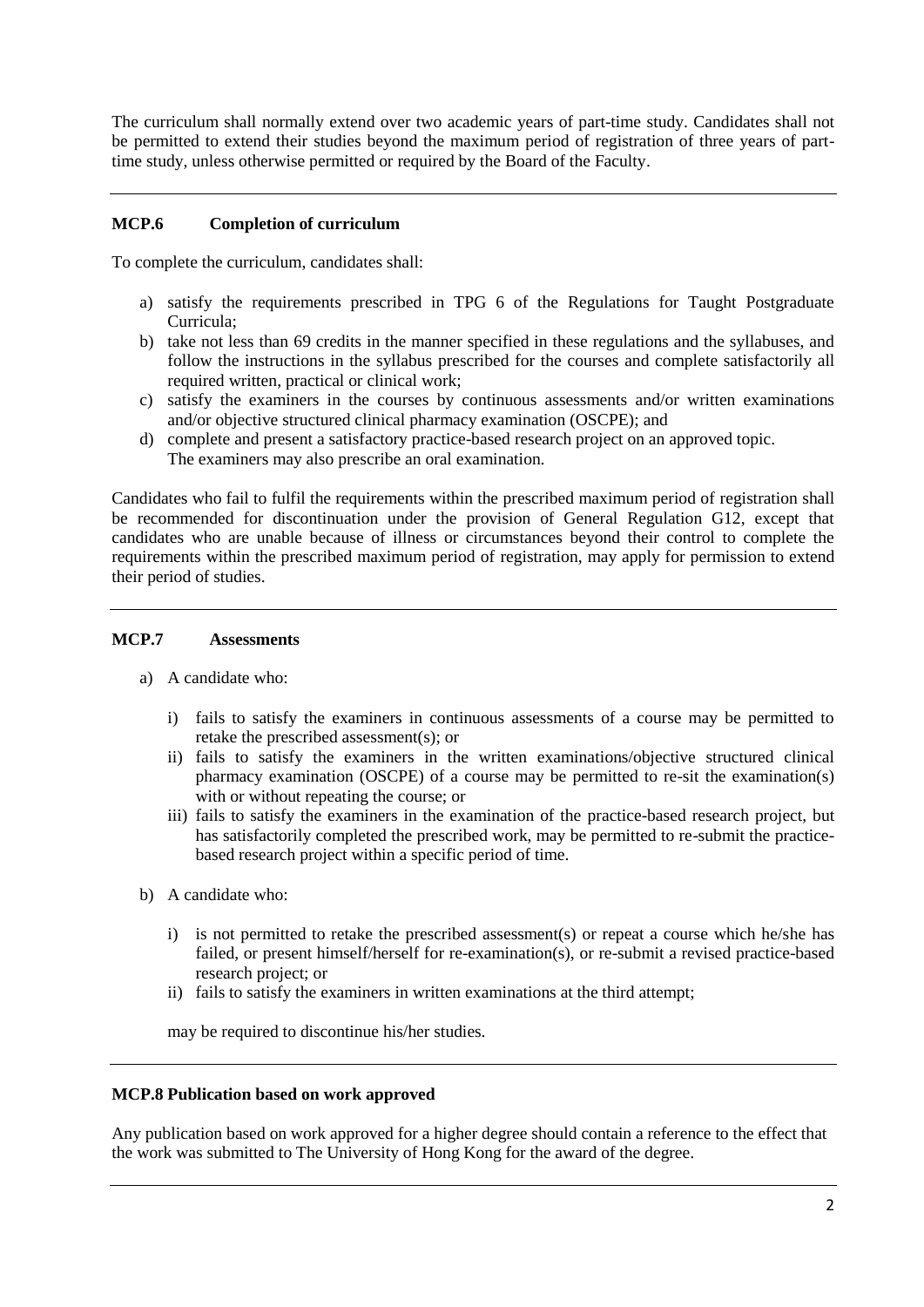# **MCP.9 Grading System**

Individual courses shall be graded according to the grading system of "Pass" and "Fail".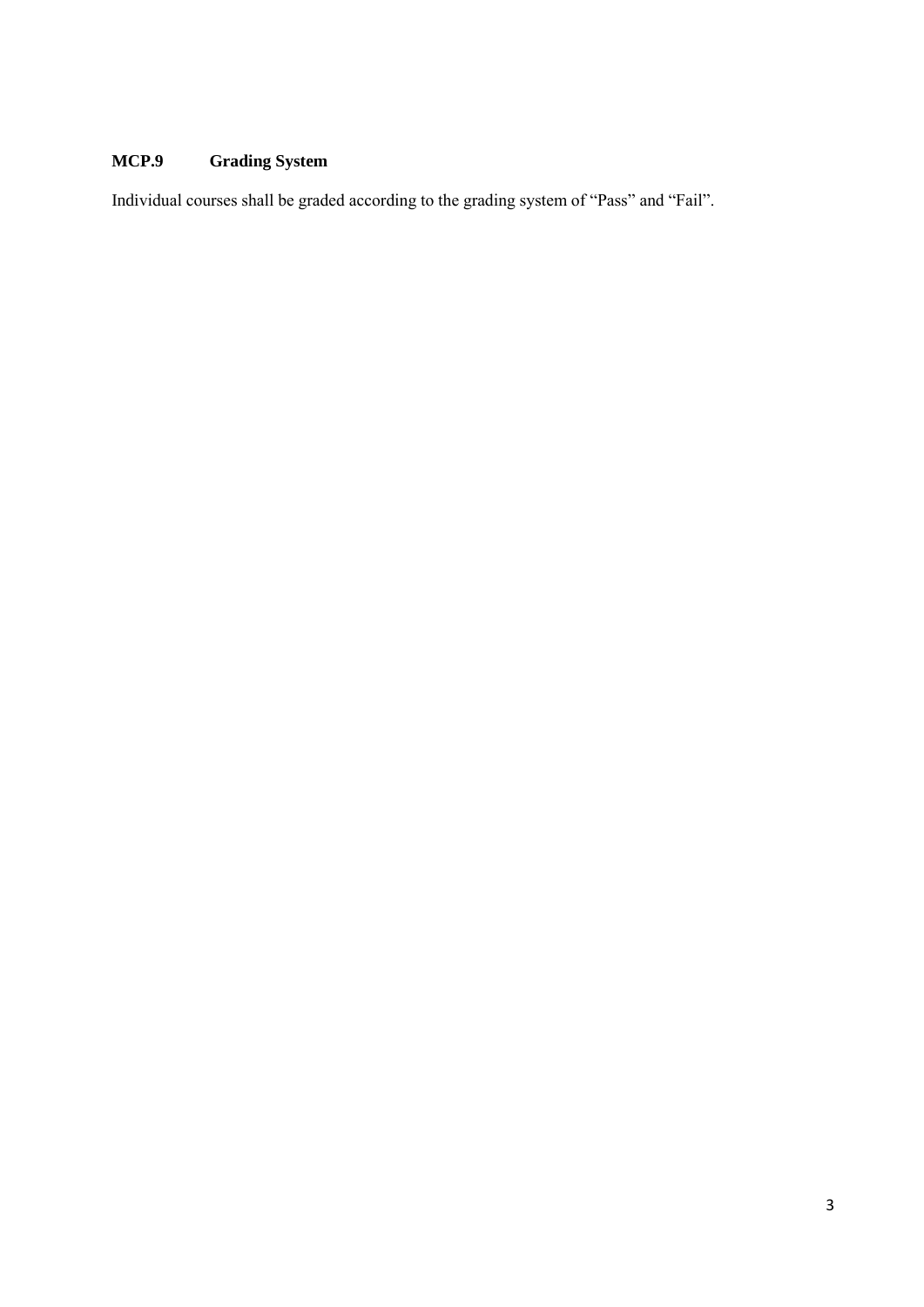## **SYLLABUS FOR THE DEGREE OF MASTER OF CLINICAL PHARMACY**

The Master of Clinical Pharmacy curriculum consists of 7 core courses (3 or 6 or 9 credit units in each course), 3 elective courses (6 credit units in each course) and a research project (15 credit units), making a minimum of 69 credit units of teaching and prescribed work.

The mode of assessment for non-capstone courses comprises of 40-100% continuous assessment and 0- 60% examination (written or objective structured clinical pharmacy examination). Candidates are also required to submit a research project, which is the capstone experience, to the satisfaction of the examiner(s).

#### **COURSES**

Students are required to complete 7 core courses, 2 elective courses, and a research project.

## **CORE**

#### *Clinical Research*

| <b>Course Code</b><br><b>MCPH7002</b> | <b>Course Name</b><br><b>Evidence-based Practice</b>          | <b>Credit</b><br>3 |
|---------------------------------------|---------------------------------------------------------------|--------------------|
| <i>Therapeutics</i>                   |                                                               |                    |
|                                       |                                                               |                    |
| <b>Course Code</b>                    | <b>Course Name</b>                                            | <b>Credit</b>      |
| <b>MCPH7130</b>                       | Neurology, Psychiatry, Immunology & Rheumatology              | 6                  |
| <b>MCPH7140</b>                       | Gastroenterology, Hepatology & Infectious Diseases            | 6                  |
| <b>MCPH7150</b>                       | Nephrology, Fluids & Electrolytes, Paediatrics &<br>Pregnancy | 6                  |
| <b>MCPH7160</b>                       | Cardiometabolic Diseases, Respiratory & Critical Care         | 9                  |
| <b>Clinical Practice</b>              |                                                               |                    |
| <b>Course Code</b>                    | <b>Course Name</b>                                            | <b>Credit</b>      |
| <b>MCPH7410</b>                       | <b>Integrated Pharmacy Practice I</b>                         | 6                  |
| <b>MCPH7420</b>                       | <b>Integrated Pharmacy Practice II</b>                        | 6                  |
| <b>ELECTIVE</b>                       |                                                               |                    |
| <b>Course Code</b>                    | <b>Course Name</b>                                            | <b>Credit</b>      |
| <b>MCPH7110</b>                       | Geriatric & Ambulatory Care                                   | 6                  |
| <b>MCPH7120</b>                       | Oncology                                                      | 6                  |
| <b>MCPH7170</b>                       | <b>Advanced Topics in Paediatrics</b>                         | 6                  |
| <b>CAPSTONE</b>                       |                                                               |                    |

| <b>Course Code</b> | <b>Course Name</b> | Credit |
|--------------------|--------------------|--------|
| <b>MCPH7201</b>    | Research Project   |        |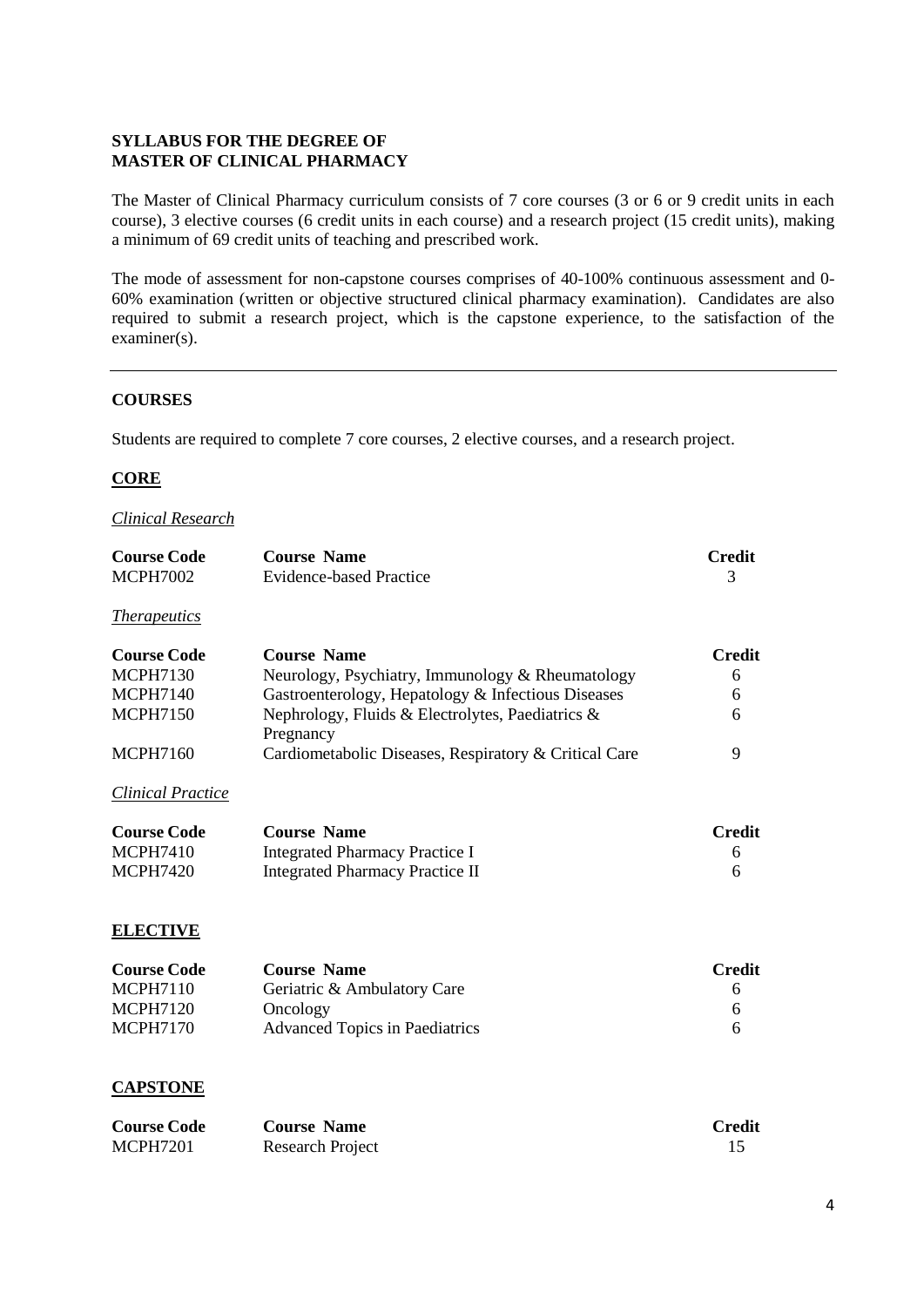The research project represents 15 credit units of work and students are required to undertake an empirical study. The research project involves formulation of the research idea, clarification of conceptual issues, literature review, formulation of final research question, design of study, feasibility assessment, pilot work, Institutional Review Board (IRB) application, setting up of collaboration (if applicable), data collection logistic, research project management, database design, research log-book management, data collection, progress review, monitoring for data quality, data cleansing, data analysis, interpretation of results, reporting, writing up of report. These are carried out under the guidance of a project supervisor.

## **COURSE DESCRIPTION**

## **CORE COURSES**

## *Clinical Research*

#### **MCPH7002 Evidence-based Practice (3 credits)**

This course will introduce the concepts of clinical epidemiology and biostatistics that are essential components of evidence-based practice. Various study designs and methodologies used to investigate associations between risk factors, interventions and disease outcomes will be covered. The course will also shed light on the steps of evidence-based practice with clinical cases, and the important concepts of critical appraisal of literature to guide clinical decision making. Students will gain practical guidance on navigating the research journey as new investigators. Topics include the development of research question, literature review, study design and methods, research ethics, preparation of research protocol, and manuscript preparation.

## *Therapeutics*

#### **MCPH7130 Neurology, Psychiatry, Immunology & Rheumatology (6 credits)**

Local and overseas practitioners will discuss common psychiatric and neurologic disorders with emphasis on pharmacotherapy and patient-centred pharmaceutical care. Topics include anxietydepressive disorders, psychosis, substance misuse, Parkinson's disease, stroke, multiple sclerosis, seizure and epileptic disorders. Pharmacotherapeutic management of patients with rheumatological disorders and the use of immunomodulating agents in managing auto-immune conditions and organ transplantation will be discussed.

#### **MCPH7140 Gastroenterology, Hepatology & Infectious Diseases (6 credits)**

This course covers the latest pharmacotherapies in the gastrointestinal tract and liver diseases, including Crohn's disease, ulcerative colitis, liver cirrhosis and hepatitis. Local experts will cover the strategies of managing select infectious diseases and address important issues such as multi-drug resistant organisms and proper use of antimicrobials in special patient groups. Students will refine their knowledge of antimicrobials and principles of use that are essential to clinical practice. Students will have case-sharing with specialised pharmacist(s) (local or overseas) in the management of patients with multiple comorbidities.

#### **MCPH7150 Nephrology, Fluids & Electrolytes, Paediatrics & Pregnancy (6 credits)**

This course will cover the principles of management and medication use in disease conditions related to renal system, fluid and electrolytes homeostasis. Students will appreciate how the complex interplay of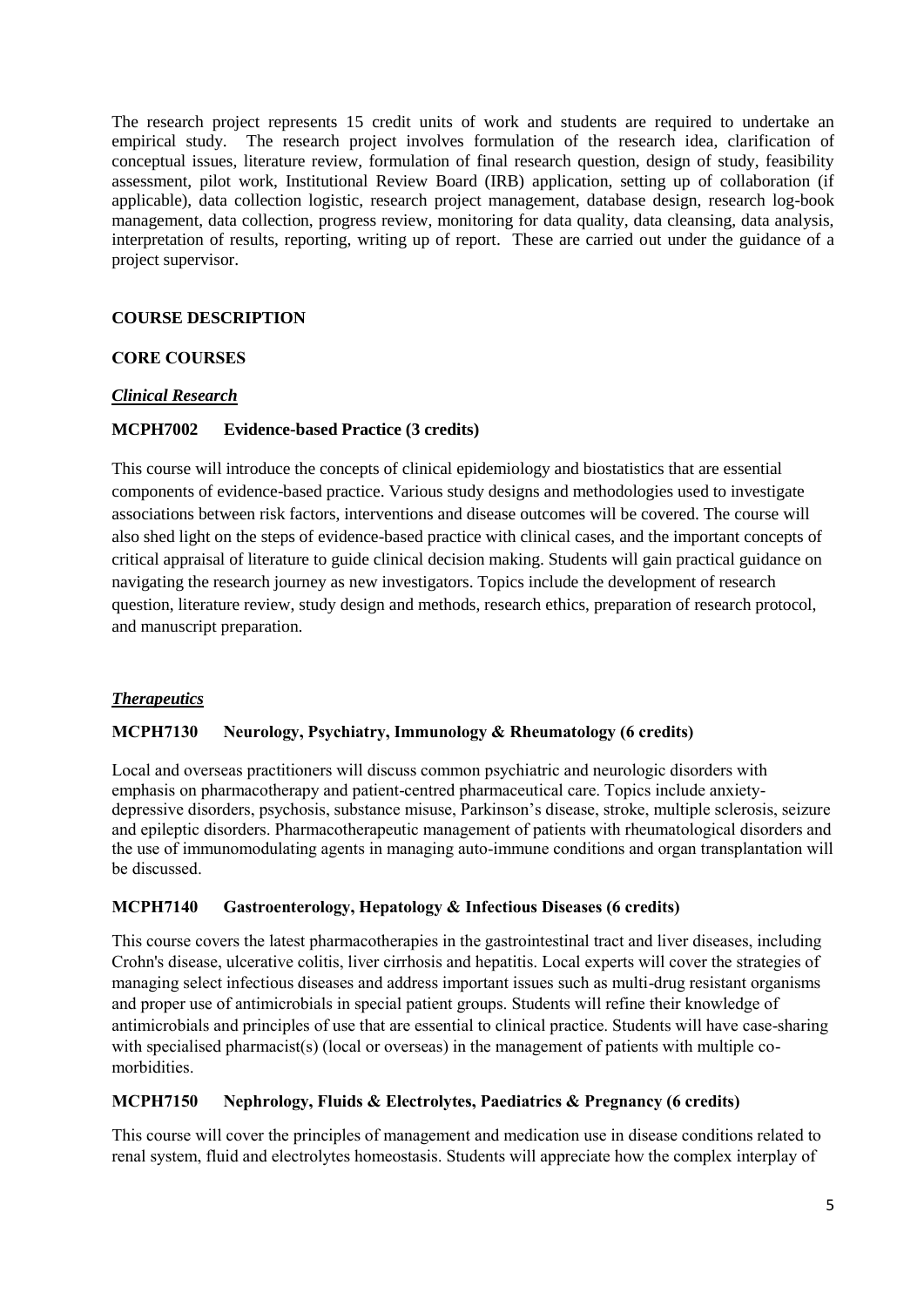the cardiovascular, endocrine, renal, digestive and respiratory systems contribute to abnormalities in fluid and electrolyte homeostasis.

Students will learn principles of medication use in the paediatric population and pharmacological management of select paediatric conditions most relevant for Hong Kong practice. Drug use in pregnancy and breastfeeding will be covered.

# **MCPH7160 Cardiometabolic Diseases, Respiratory & Critical Care (9 credits)**

This course combines cardiometabolic diseases, respiratory conditions and critical care, highlighting the individuality and causational relationships between physiological systems. Students will acquire advanced knowledge and skills for managing complex clinical cases in settings ranging from ambulatory setting to critical care.

# *Clinical Practice*

# **MCPH7410 Integrated Pharmacy Practice I (6 credits)**

This course complements the clinical modules in the academic year and equips students with clinical skills and experience to provide and advance patient-centred pharmaceutical care in different healthcare settings. Through a combination of lectures, workshops and fieldtrips, students will learn transferable skills including: clinical assessment, communication skills, drug information, process of pharmaceutical care, practice and service planning.

# **MCPH7420 Integrated Pharmacy Practice II (6 credits)**

This course complements the clinical modules in the academic year and equips students with clinical skills and knowledge to provide patient-centred and evidence-based pharmaceutical care in different healthcare settings. Students will acquire knowledge and skills in the following areas: advanced disease management in special patient populations, intersection of Chinese Medicine and Western medicine, medication safety, application of evidence to practice, practice management, healthcare leadership and legal and ethical issues relevant to pharmacy practice.

# **ELECTIVE COURSES**

## **MCPH7110 Geriatric & Ambulatory Care (6 credits)**

This course provides a comprehensive overview of specific medical and pharmacological challenges in managing geriatric patients. Lectures will cover geriatric syndromes, patient assessment, palliative and end-of-life care, appropriate prescribing principles, deprescribing, and how socio-cultural factors interplay with health outcomes in the geriatric population.

Students will gain clinical knowledge in the management of minor ailments and ambulatory care for patients with chronic diseases. The in-depth coverage of select health conditions will emphasise the application of knowledge and judgement in differential diagnoses, pharmacological management and beyond in the primary care setting.

## **MCPH7120 Oncology (6 credits)**

This course discusses the use of pharmacological agents in cancer treatment, including targeted therapy and immunotherapy. Basic concepts of supportive care in cancer patients will be covered. Pharmacological management of solid organ tumours and haematological disordered are covered. Local and overseas oncology pharmacy specialists will illustrate principles in cancer pharmacotherapy and pharmaceutical services with case sharing or discussion.